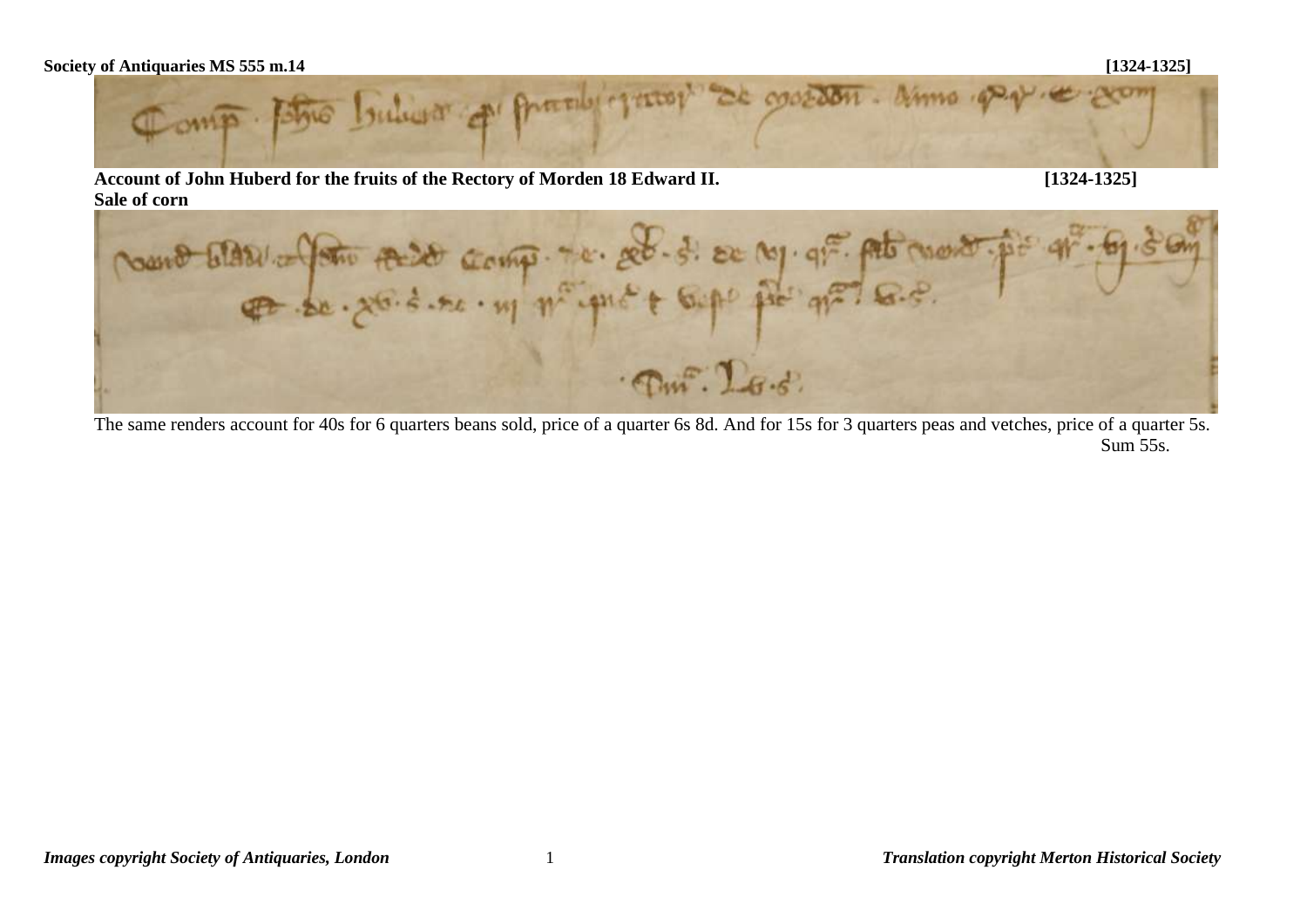Harvest costs<br>
Cup<sup>2</sup> Brough a for compte, 7 and et un permet for contract i and the costs send and Smort chief a frem after xy a

In expenses of 1 carter, 2 men on foot [*peditu'*],\* 1 stacker in harvest for 4 weeks 15s. In gloves [*cerotecis*] given to various men of the vill 2s. In gloves given to the same servants [*familis*] 7d. In 2 lb wax bought for candles 12d. In 1 cart hired 6s 8d. In stipend of 1 stacker 3s. In stipend of 2 men on foot 4s. In grease and clouts for the aforesaid cart 12d.

## **Deliveries**

 $\overline{a}$ 



Also paid to the Precentor of Westminster 6s 8d. Also paid to the Dean of Ewell [*Ewelle*] 4d, viz for each master ¼d. Also paid for carrying 16



**Sum of total expenses 39s 11d.†** And he owes 15s 1d.

*Images copyright Society of Antiquaries, London* 2 *Translation copyright Merton Historical Society \* Other rectory accounts use the term 'tithe collectors' [*collector' dec'orum*] (eg WAM 27307).*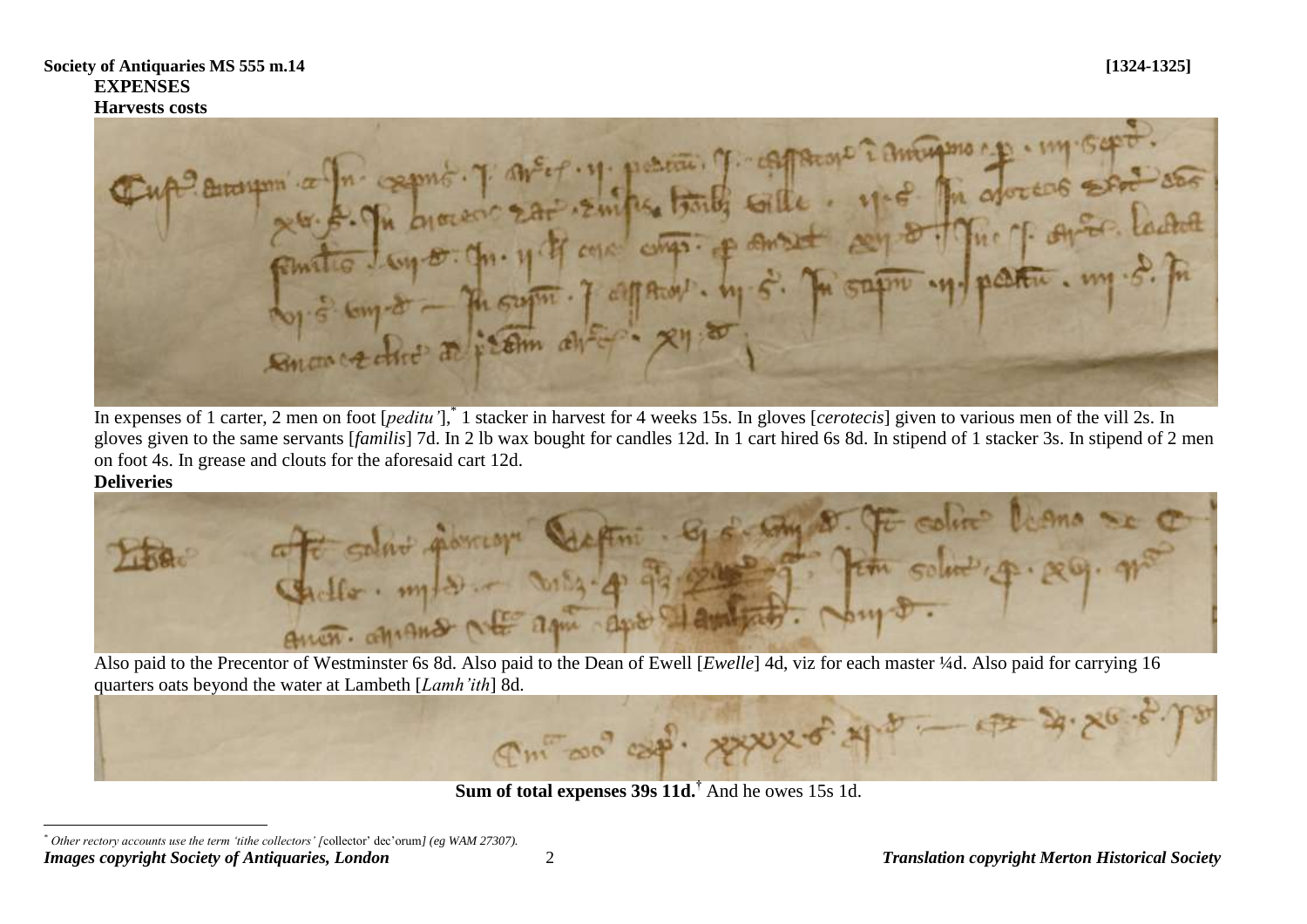

*Drank/drauk* The same renders account for 2 quarters *drank/drauk* of issue. And accounted delivered to the manor of Morden.§§ **‡‡**

<u>.</u>

*\*\* see membrane 15v Wheat account*

*§§ see membrane 15v Drank/drauk account*

*<sup>†</sup> These figures total 40s 11d.*

*<sup>‡</sup> see membrane 15v Carrying Services account*

<sup>&</sup>lt;sup>§</sup> The rectory of Morden was appropriated to Westminster abbey in 1301 (see WAM 1863), and a vicar was appointed. In 1331 the bishop regulated the portions payable to the vicar, which included a quarter of wheat and a qua *WAM 1851). It is clear from this account that this payment in kind was already being paid to the vicar.*

*<sup>††</sup> see membrane 15v Carrying Services account*

*<sup>‡‡</sup> Drank/drauk/drawk: a weed found among cereal plants, such as darnel, cockle or wild oats*